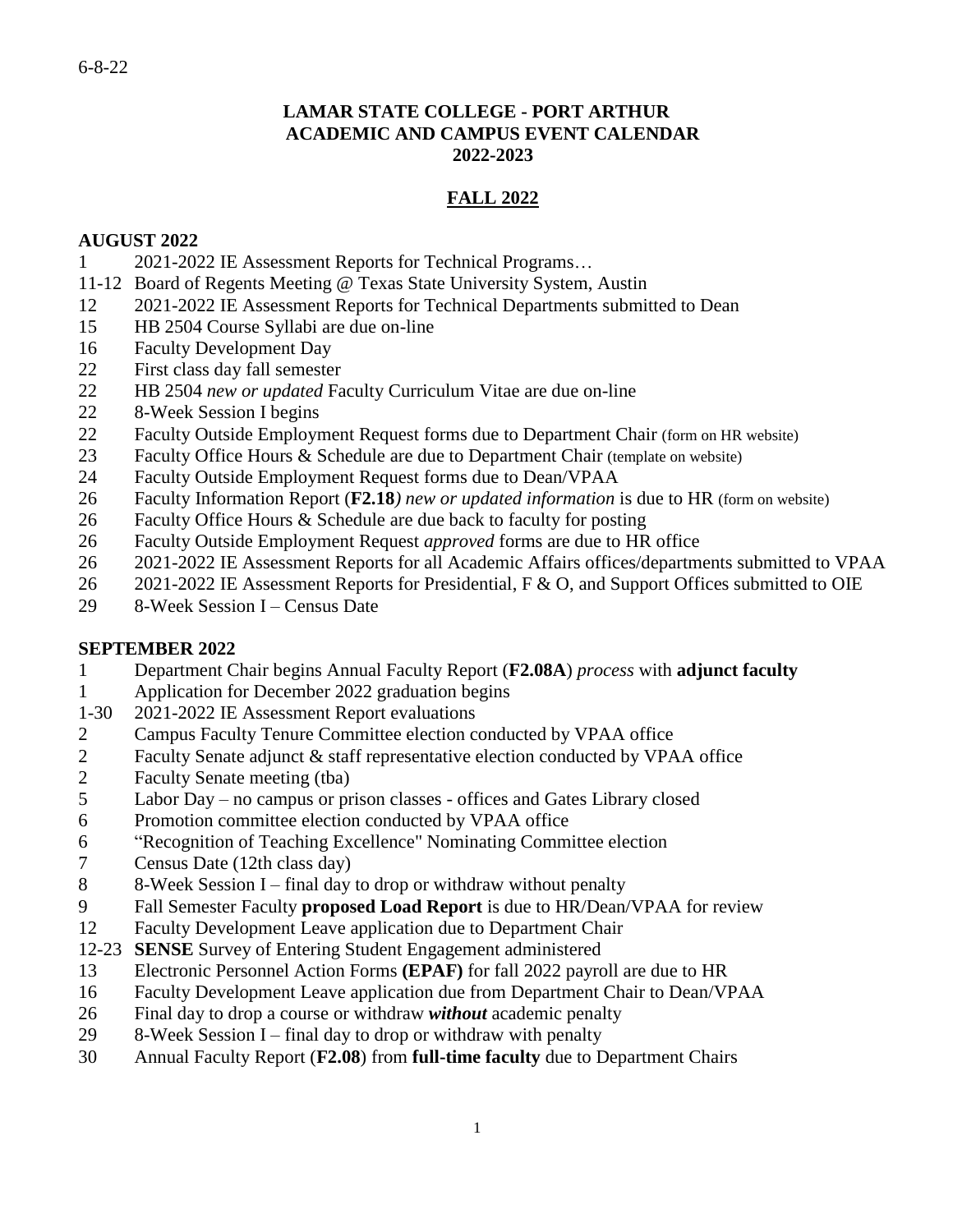## 6-8-22

# **OCTOBER 2022**

- Faculty Development Leave application due to Faculty Senate Secretary
- Departmental Performance Review of Tenured Faculty process begins (**PRTF**-Appendix C Faculty Handbook)
- Faculty Senate meeting (tba)
- Annual Faculty Reports (**F2.08**) from Technical Program Chairs are due to Dean
- Annual Faculty Reports **(F2.08)** from Gen/Ed Chair are due to VPAA
- 8-Week Session I Last Class/Final Exam Day, grades due by 4:00 pm
- 8-Week Session II begins
- 24-Nov 11 College Survey Services **(CSS)** Fall student evaluation of instruction
- 8-Week Session II Census Date
- Priority registration begins for Spring semester for graduating students and athletes

# **NOVEMBER 2022**

- Faculty Development Leave recommendation due to President
- Registration begins for Spring semester
- **All** Annual Faculty Reports (**F2.08**) are due to VPAA for review
- 8-Week Session II final day to drop or withdraw without penalty
- Faculty Senate meeting (tba)
- Promotion Application (**F2.09A/F2.09T**) due from faculty to Department Chair
- Recommendation for Tenure (**F2.10**) application due from faculty to Department Chair
- Faculty Outside Employment Request form (spring 2022) due to Department Chair
- Final day to drop a course or withdraw *with* academic penalty
- 17-18 Board of Regents Meeting @ Texas State University, San Marcos
- Final day to apply for fall graduation and pay for diploma, cap & gown
- Faculty Outside Employment Request (spring 2022) due to Dean/VPAA
- 8-Week Session II final day to drop or withdraw with penalty
- Thanksgiving Holiday begins, offices close at 5 p.m.; **no evening classes**
- 24-25 Thanksgiving Holidays no classes offices and Gates Library closed
- Fall semester classes resume at 8:00 a.m.
- Faculty Outside Employment Request forms (spring 2023) *approved* forms due to HR office
- **All** Annual Faculty Reports (**F2.08**) are returned to Department Chairs (electronically)

# **DECEMBER 2022**

- Faculty Senate meeting (tba)
- Recommendation for Tenure (**F2.10**) application due from Department Chair to Dean/VPAA
- Promotion Application (**F2.09A/F2.09T**) due from Dept Chair to Division Promotion Committee
- 8-Week Session II Last Class Day/Final Exam Day
- Last class day fall semester
- Final grades for graduates due by 4:00 pm
- Final grades for all others due at noon
- Fall Commencement 5:30 p.m.
- Fall 2022 Course Assessment Submission Forms posted to Blackboard/IE drive
- 19-30 Winter Holiday, no classes, offices closed **(tentative)**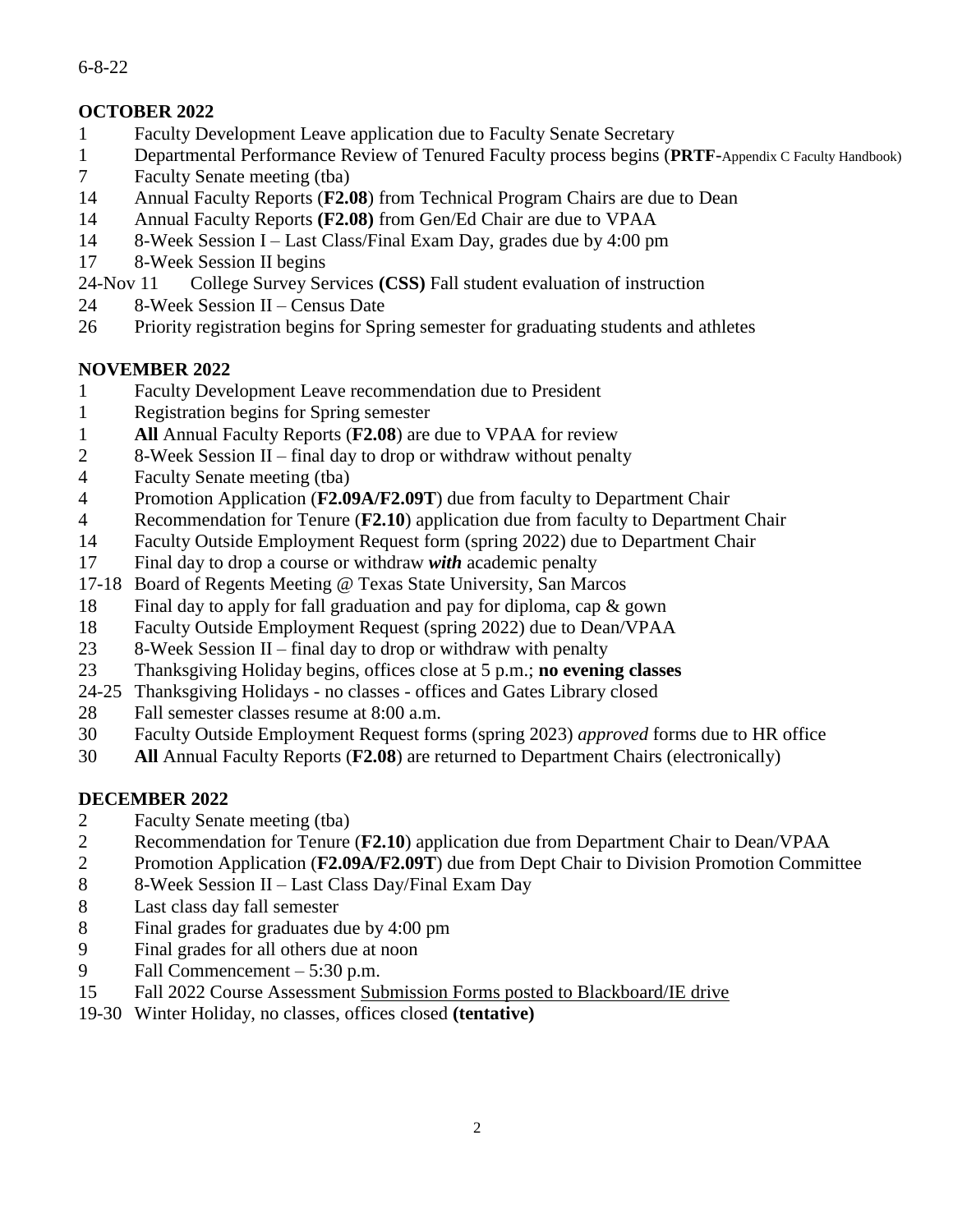### 6-8-22

## **SPRING 2023**

### **JANUARY 2023**

- New Year's Day Holiday (Sunday)
- Offices reopen
- HB 2504 Course syllabi are due on-line
- Faculty Development Day
- Martin Luther King Day no classes, offices closed
- First class day spring semester
- 8-Week Session I begins
- HB 2504 *new or updated* Faculty Curriculum Vitae are due on-line
- Faculty Office Hours & Schedule are due to Department Chair
- Faculty Office Hours & Schedule are returned to faculty for posting
- Application for May 2023 graduation begins
- 8-Week Session I Census Date

### **FEBRUARY 2023**

- Department Chair begins Annual Faculty Report (**F2.08A**) *process* with **adjunct faculty**
- "Recognition of Teaching Excellence" faculty application is due to Dean/VPAA for review
- Promotion Application (**F2.09A/F2.09T**) due from Division Promotion Committee to Dean/VPAA
- Recommendation for Tenure (**F2.10**) *all* applications are due to VPAA
- Performance Review of Tenured Faculty (**PRTF**) documentation is due to Department Chair
- Faculty & Staff Incentive award memo & information distributed by VPAA office
- 1 Census Date  $(12<sup>th</sup>$  class day)
- 8-Week Session I final day to drop or withdraw *without* penalty
- Spring Semester Faculty **proposed Load Report** is due to HR/Dean/VPAA for review
- Faculty Senate meeting (tba)
- Electronic Personnel Action Forms **(EPAF)** for spring 2022 payroll are due to HR
- "Recognition of Teaching Excellence" *all* application recommendations are due to VPAA
- Promotion Application (**F2.09A/F2.09T**) *all* applications are due to VPAA
- Recommendation for Tenure (**F2.10**) applications forwarded to Campus Tenure Committee by VPAA
- Faculty & Staff Incentive award application is due to Department Chair and/or Supervisor
- Performance Review of Tenured Faculty (**PRTF**) documentation due from Chairs to Dean/VPAA
- 16-17 Board of Regents Meeting (**tentative**)
- 8-Week Session I final day to drop or withdraw with penalty
- Last day to drop a course or withdraw *without* academic penalty
- 2022-2023 IE Unit Plans Mid-Year Status Updates & Budget Hearing preparation

## **MARCH 2023**

- **All** Performance Review of Tenured Faculty (**PRTF**) documentation/recommendations due to VPAA
- Faculty & Staff Incentive award applications are due from Department Chair to Dean/VPAA
- Faculty & Staff Incentive award applications are due from Supervisors to VPAA
- Faculty Senate meeting (tba)
- **All** Faculty & Staff Incentive award applications are due to VPAA
- Promotion Applications (**F2.09A/F2.09T**) forwarded to President by VPAA
- Recommendation for Tenure (**F2.10**) application from Campus Tenure Committee to VPAA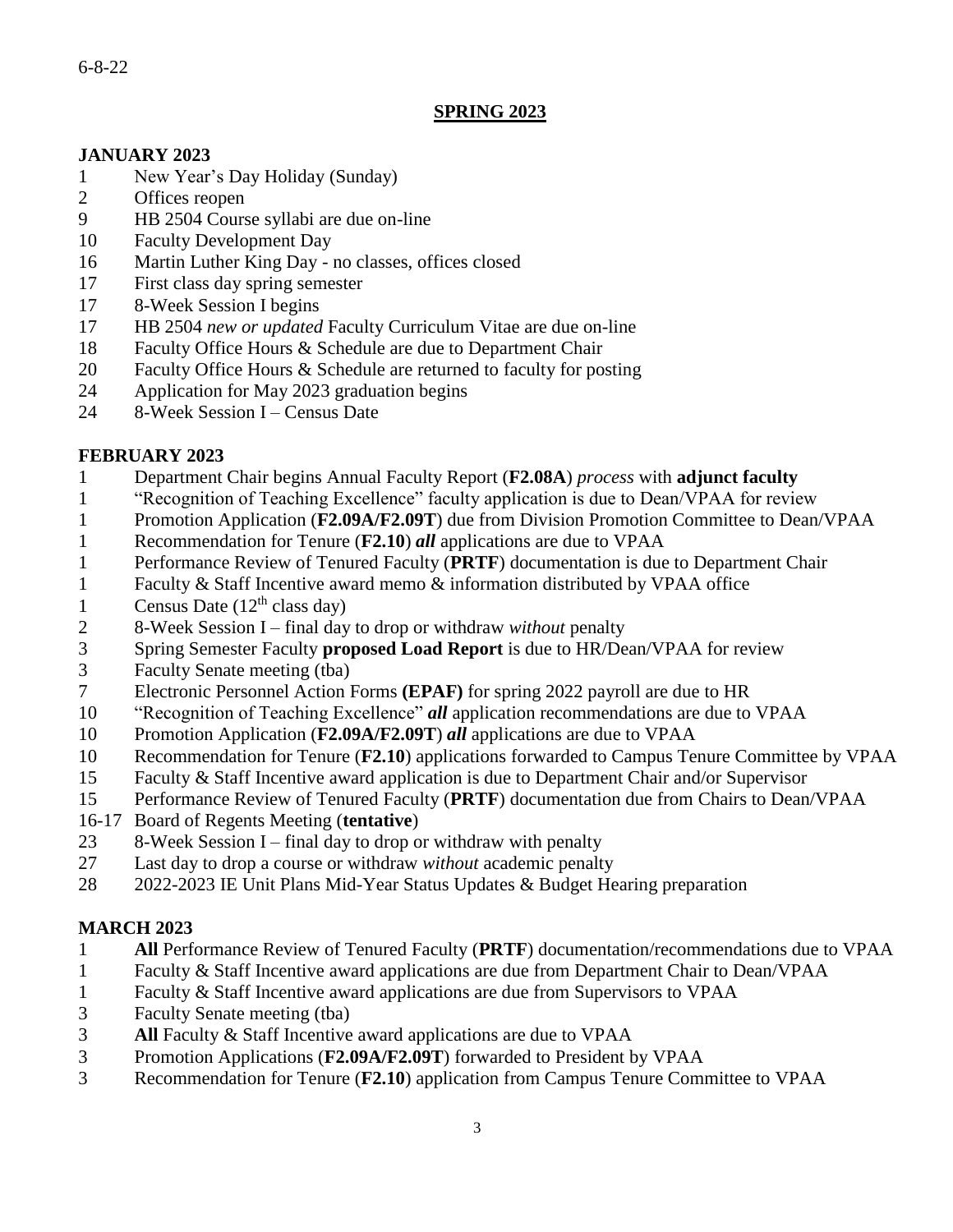## 6-8-22

- Recommendation for Tenure (**F2.10**) applications due from VPAA to President
- 8-Week Session I Last Class/Final Exam Day, grades due by 4:00 pm
- 13-17 Spring Break no classes, offices and Library are open
- Spring Break no classes, offices and Gates Library are closed
- Classes resume at 8:00 a.m.
- Promotion Applications (**F2.09A/F2.09T**) due to VPAA office from President
- 8-Week Session II begins
- 20-24 Faculty Senate election of voting representatives for 2023 conducted by VPAA office
- 20-Apr 7 College Survey Services **(CSS)** Spring student evaluation of instruction
- Proposed Summer Load Reports are due to VPAA office for budget purposes
- "Recognition of Teaching Excellence" applications due from VPAA to President
- Distribution of Summer & Fall semester class schedules
- 27-31 Final review of Faculty & Staff Incentive Award applications by VPAA
- 8-Week Session II Census Day
- Priority registration begins for Summer and Fall semesters for graduating students and athletes

# **APRIL 2023**

- Registration begins for Summer & Fall semesters
- "Recognition of Teaching Excellence" applications due from President to VPAA
- Recommendation for Tenure **(F2.10)** applications due from President to VPAA
- Faculty & Staff Incentive Award recommendations to President
- 3-21 **CCSSE** Community College Survey of Student Engagement Survey administered
- 8-Week Session II final day to drop or withdraw *without* penalty
- Faculty Senate meeting (tba)
- Good Friday no classes, offices and Gates Library open
- Faculty & Staff Incentive Award **F3.2's** due to HR/payroll
- Promotion Application (**F2.09A/F2.09T**) copies are due to HR office for reporting purposes
- Recommendation for Tenure **(F2.10)** copies due to HR for reporting purposes
- Final day to drop a course or withdraw *with* academic penalty
- Last day to apply for spring graduation and pay for diploma, cap & gown
- 8-Week Session II final day to drop or withdraw *with* penalty

# **MAY 2023**

- Faculty Senate meeting (tba)
- 8-12 Dual Credit Faculty Appreciation week
- Faculty and Staff Service Recognition awards/reception *(tentative)*
- 8-Week Session II Last Class Day/Final Exam Day
- Last class day spring semester
- Final grades for graduates due by 4:00 pm
- Final grades for all others due at noon
- Commencement 5:30 p.m.
- Spring 2023 Course Assessment Submission Forms posted to Blackboard/IE drive
- 18-19 Board of Regents Meeting (**tentative**)
- HB 2504 Course Syllabi are due on-line
- Memorial Day no classes, offices and Gates Library closed